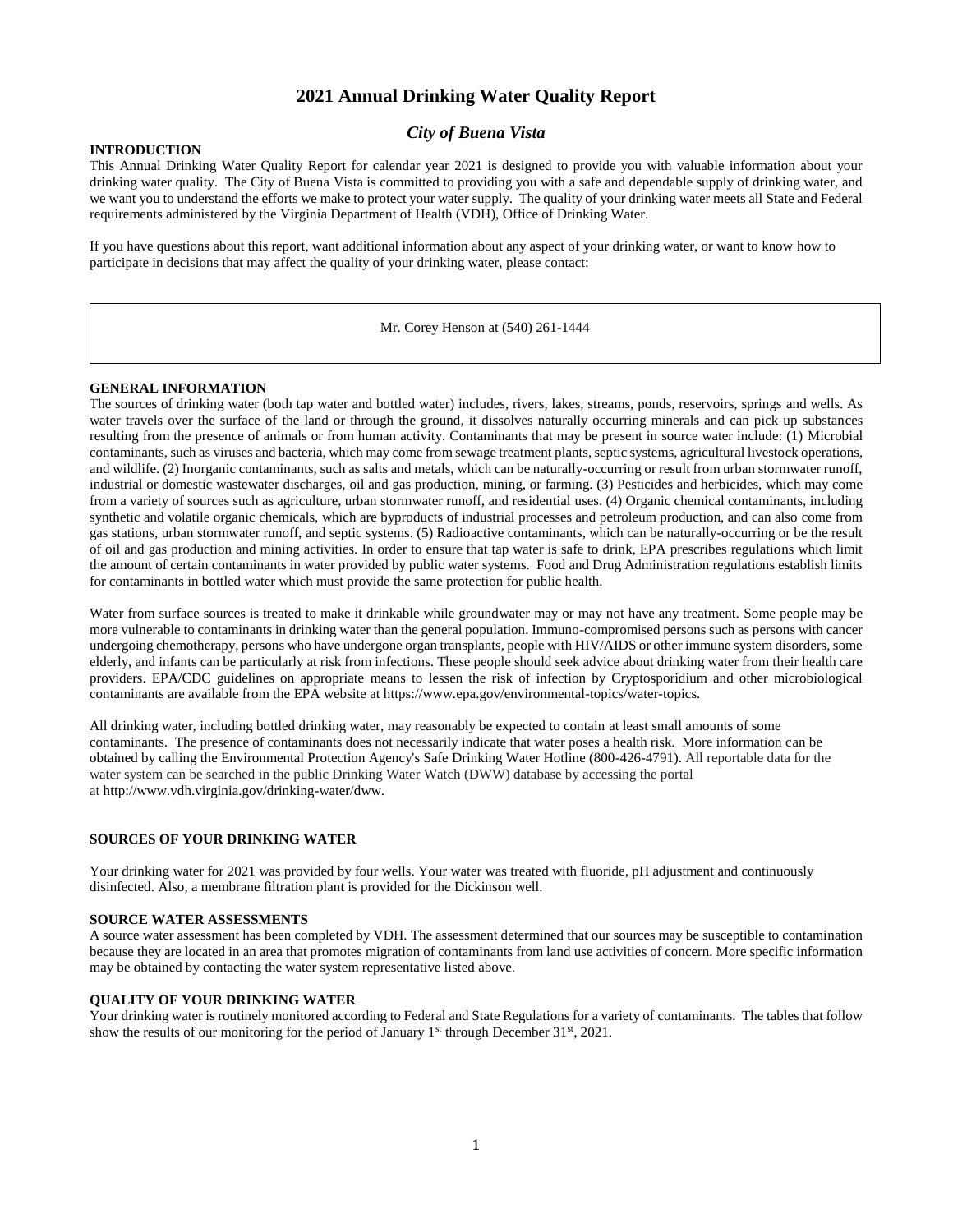### **DEFINITIONS**

In the table and elsewhere in this report you will find many terms and abbreviations you might not be familiar with. The following definitions are provided to help you better understand these terms:

Action Level (AL): The concentration of a contaminant which, if exceeded, triggers treatment or other requirements.

Level 1 Assessment: A Level 1 Assessment is a study of the water system to identify potential problems and determine, if possible, why total coliform bacteria have been found in our water system.

Level 2 Assessment: A Level 2 Assessment is a very detailed study of the water system to identify potential problems and determine, if possible, why an E-coli MCL violation has occurred and / or why total coliform bacteria have been found in our water system on multiple occasions.

**Maximum Contaminant Level (MCL):** The highest level of a contaminant that is allowed in drinking water. MCLs are set as close to the MCLGs as feasible using the best available treatment technology.

**Maximum Contaminant Level Goal (MCLG):** The level of a contaminant in drinking water below which there is no known or expected risk to health. MCLGs allow for a margin of safety.

**Maximum Residual Disinfectant Level (MRDL):** The highest level of a disinfectant allowed in drinking water. There is convincing evidence that addition of a disinfectant is necessary for control of microbial contaminants.

**Maximum Residual Disinfectant Level Goal (MRDLG):** The level of a drinking water disinfectant below which there is no known or expected risk to health. MRDLGs do not reflect the benefits of the use of disinfectants to control contamination.

**Nephelometric Turbidity Unit (NTU)** - A measure of the clarity of water. Turbidity in excess of 5 NTU is just noticeable to the average person.

**Non-detects (ND):** Lab analysis indicates that the contaminant is not present

**Parts per billion (ppb) or Micrograms per liter (µg/L):** One part per billion corresponds to one minute in 2,000 years, or a single penny in \$10,000,000.

**Parts per million (ppm) or Milligrams per liter (mg/L):** One part per million corresponds to one minute in two years or a single penny in \$10,000.

Picocuries per liter (pCi/L): A measure of the radioactivity in water.

**Treatment Technique (TT):** A required process intended to reduce the level of a contaminant in drinking water.

**Variances and exemptions:** State or EPA permission not to meet an MCL or a treatment technique under certain conditions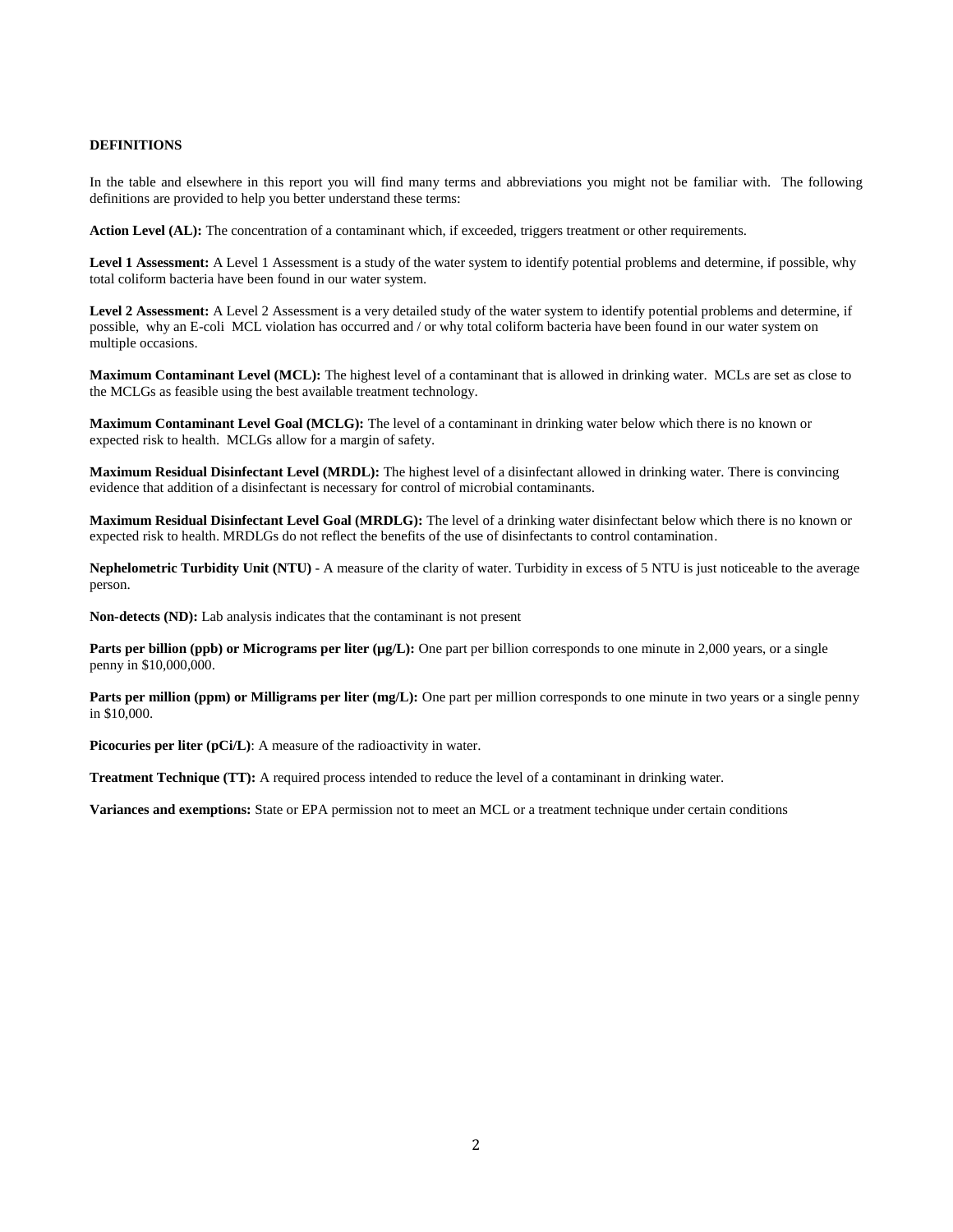|                                      |                  |                      | <b>Microbiological Contaminants</b>              |                |                |                                                       |  |
|--------------------------------------|------------------|----------------------|--------------------------------------------------|----------------|----------------|-------------------------------------------------------|--|
| Contaminant / Unit of                | <b>MCLG</b>      | <b>MCL</b>           | Level Found                                      | Violation      | Date of Sample | <b>Typical Source of</b>                              |  |
| Measurement                          |                  |                      |                                                  |                |                | Contamination                                         |  |
| Turbidity                            | NA               | $TT=0.3$             |                                                  | No             | Daily 2021     | Soil runoff                                           |  |
| <b>NTU</b>                           |                  | <b>NTU</b><br>Lowest | <b>MAX: 1.06 NTU</b><br>Range: 0.010 to 1.06 NTU |                |                |                                                       |  |
|                                      |                  | monthly              | All monthly samples were                         |                |                |                                                       |  |
|                                      |                  | percent              | $< 0.3$ NTU 97 % of the time                     |                |                |                                                       |  |
|                                      |                  | meeting              |                                                  |                |                |                                                       |  |
|                                      |                  | $<$ 0.3 NTU          |                                                  |                |                |                                                       |  |
|                                      |                  | $-95%$               |                                                  |                |                |                                                       |  |
| <b>Inorganic Contaminants</b>        |                  |                      |                                                  |                |                |                                                       |  |
| Contaminant / Unit of<br>Measurement | <b>MCLG</b>      | <b>MCL</b>           | Level Found                                      | Violation      | Date of Sample | Typical Source of<br>Contamination                    |  |
| Nitrate                              | 10               | 10                   | Range: ND to 0.85                                | No             | September 2021 | Runoff from fertilizer use;                           |  |
| ppm                                  |                  |                      |                                                  |                |                | Leaching from septic tanks,                           |  |
|                                      |                  |                      |                                                  |                |                | sewage; Erosion of natural                            |  |
| Sodium                               |                  |                      | 4.77                                             | No             | September 2021 | deposits<br>Erosion of natural deposits;              |  |
| mg/l                                 | ٠                | $\overline{a}$       |                                                  |                |                | de-icing salt runoff; water                           |  |
|                                      |                  |                      |                                                  |                |                | softeners                                             |  |
| Fluoride                             | $\overline{4}$   | $\overline{4}$       | Range: 0.2 to 1.5                                | No             | Monthly 2021   | Erosion of natural deposits;                          |  |
| ppm                                  |                  |                      |                                                  |                |                | Water additive which                                  |  |
|                                      |                  |                      |                                                  |                |                | promotes strong teeth;                                |  |
|                                      |                  |                      |                                                  |                |                | Discharge from fertilizer                             |  |
|                                      |                  | $\mathfrak{2}$       | 0.014                                            |                |                | and aluminum factories                                |  |
| Barium<br>ppm                        | 2                |                      |                                                  | No             | September 2021 | Discharge of drilling wastes;<br>Discharge from metal |  |
|                                      |                  |                      |                                                  |                |                | refineries; Erosion of natural                        |  |
|                                      |                  |                      |                                                  |                |                | deposits                                              |  |
| <b>Radiological Contaminants</b>     |                  |                      |                                                  |                |                |                                                       |  |
| Contaminant / Unit of                | <b>MCLG</b>      | <b>MCL</b>           | Level Found / Range                              | Violation      | Date of Sample | Typical Source of                                     |  |
| Measurement                          |                  |                      |                                                  |                |                | Contamination                                         |  |
| <b>Combined Radium</b>               | $\boldsymbol{0}$ | 5                    | Range: 0.5 to 1.6                                | No             | October 2016   | Erosion of natural deposits                           |  |
| pCi/L                                |                  |                      |                                                  |                |                |                                                       |  |
| Alpha emitters<br>pCi/L              | $\boldsymbol{0}$ | 15                   | Range: 0.3 to 0.8                                | No             | October 2016   | Erosion of natural deposits                           |  |
| Gross Beta                           | $\boldsymbol{0}$ | 50                   | Range: 1.2 to 4.7                                | N <sub>o</sub> | October 2016   | Decay of natural and man-                             |  |
| pCi/L                                |                  |                      |                                                  |                |                | made deposits                                         |  |
| Lead & Copper                        |                  |                      |                                                  |                |                |                                                       |  |
| Contaminant / Unit of                | <b>MCLG</b>      | <b>MCL</b>           | Level Found                                      | Exceedance     | Date of Sample | <b>Typical Source of</b>                              |  |
| Measurement                          |                  |                      |                                                  |                |                | Contamination                                         |  |
| Copper                               | 1.3              | $AL=1.3$             | $0.087$ (90 <sup>th</sup> percentile)            | No             | August 2020    | Corrosion of household                                |  |
| ppm                                  |                  |                      | None of the twenty samples                       |                |                | plumbing systems; Erosion                             |  |
|                                      |                  |                      | collected exceeded the AL.                       |                |                | of natural deposits;                                  |  |
|                                      |                  |                      |                                                  |                |                | Leaching from wood<br>preservatives                   |  |
| Lead                                 | $\mathbf{0}$     | $AL=15$              | ND (90 <sup>th</sup> percentile)                 | No             | August 2020    | Corrosion of household                                |  |
| ppb                                  |                  |                      | None of the twenty samples                       |                |                | plumbing systems; Erosion                             |  |
|                                      |                  |                      | collected exceeded the AL.                       |                |                | of natural deposits                                   |  |
|                                      |                  |                      | <b>Disinfection by-Product</b>                   |                |                |                                                       |  |
| Contaminant/Unit of                  | <b>MCLG</b>      | <b>MCL</b>           | Level Found                                      | Violation      | Date of Sample | <b>Typical Source of</b>                              |  |
| Measurement                          |                  |                      |                                                  |                |                | Contamination                                         |  |
| TTHM's                               | NA               | 80                   | $1 - 8$ ppb                                      | No             | 2021           | By-product of drinking                                |  |
| (Total Trihalomethanes)              |                  |                      |                                                  |                |                | water chlorination                                    |  |
| ppb<br>HAA5 (Haloacetic              | NA               | 60                   | $ND - 1$ ppb                                     | No             | 2021           | By-product of drinking                                |  |
| acids) ppb                           |                  |                      |                                                  |                |                | water chlorination                                    |  |

# **WATER QUALITY RESULTS**